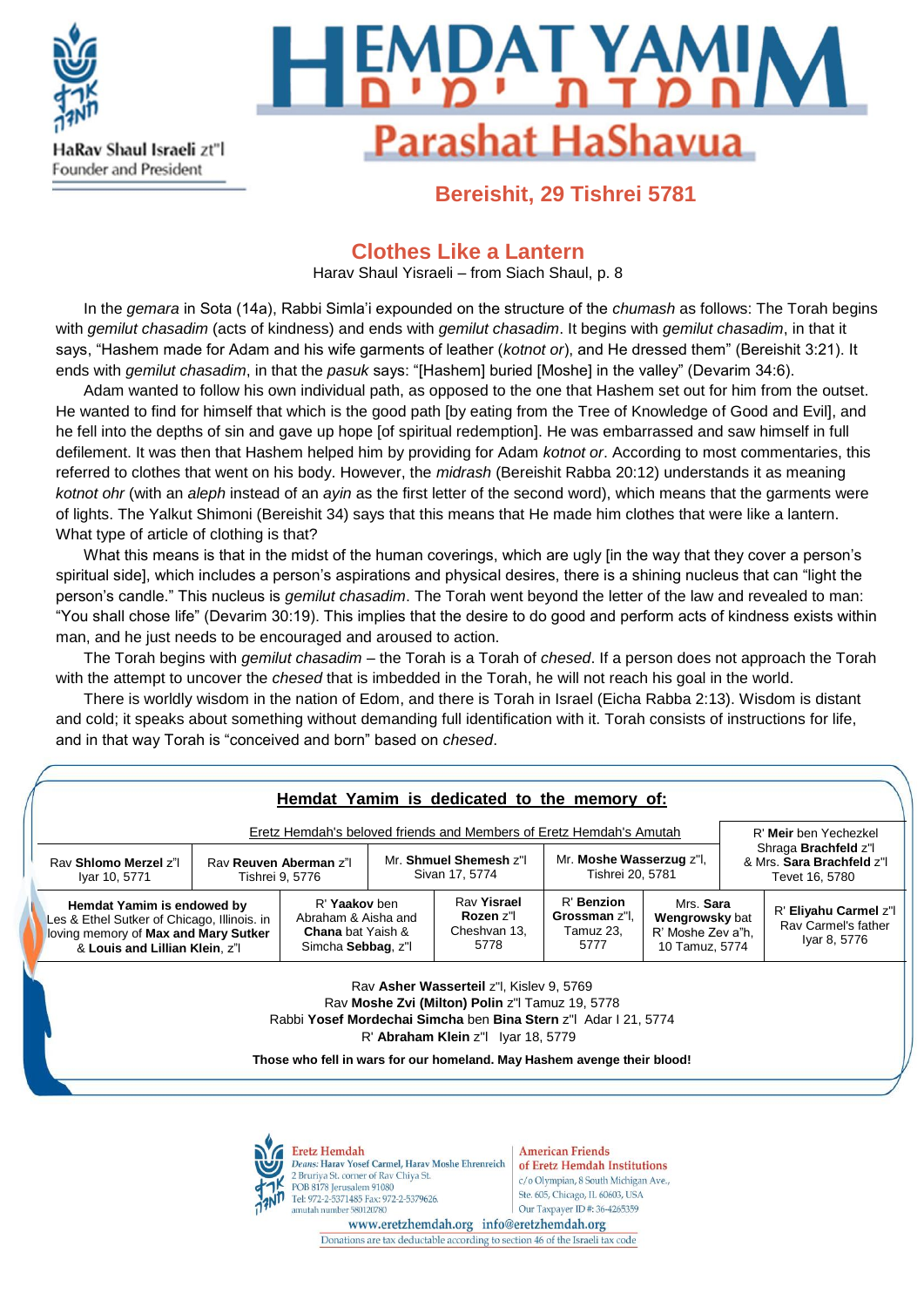## **Ask the Rabbi**



### **Taking Out a** *Sefer Torah* **for a Child to See**

**Question:** My two-year old loves *sifrei Torah* and when he is with me in the *Beit Midrash*, he is sometimes adamant that I take one out and show him the writing. May I do that?

**Answer:** One must treat a *sefer Torah* with great respect (Shulchan Aruch, Yoreh Deah 282:1), but the *halachot*  mentioned there do not talk about grounds for taking it out of the *aron*.

The main *halacha* about moving a *sefer Torah* is in the Shulchan Aruch, Orach Chayim 135:14, based on the Yerushalmi (Yoma 7:1). It is forbidden to bring a *sefer Torah* to a new location even to be used for its purpose – *kri'at haTorah*. It is a *bizayon* (disgrace) to bring the *sefer Torah* to people; people should come to it (ibid.)!

Possible exceptions to the rule are discussed: 1. Bringing the *sefer Torah* to a very prominent person, like the *kohen gadol* (ibid.); the Rama (OC 135:14) applies to normal important people. 2. If people, especially a *minyan*, are unable to come to the place of the *sefer Torah* (the Shulchan Aruch, OC ibid. seems to forbid, but the Be'ur Halacha (op. cit.) presents the argument that this is not correct). 3. Things are done to make the *sefer Torah*'s stay more *mechubad* (e.g., have an *aron kodesh* ready for it; keep it there for a while; use it for *laining* several times) (see Rama ibid., commentators ad loc.). 4. The *sefer Torah* is privately owned (see Har Tzvi OC I:71); 5. The *sefer Torah* is designed to serve as a roving *sefer Torah* (see opinions in Living the Halachic Process III, F-1, regarding the propriety of a *sefer Torah* brought regularly for a set *minyan* on the train).

We presented the above list, which do not apply to your question, in order to share our general dilemma. Is the concept of *bizayon* the basis for *Chazal* forbidding specifically moving a *sefer Torah* from place to place even for good purposes, but taking from the *aron* to the *bima* is permitted even for a neutral purpose? If so, why not show a *sefer Torah* to a sweet kid who will someday learn Torah?! Or is there generally a high bar of respect for the *sefer Torah*, which precludes even positive actions, if they are not in line with what the Torah is supposed to be used for? If so, with all due respect and affection for two-year olds, their love for a *sefer Torah* is like that for a shiny new toy (confirmed after consultation with early childhood experts) and in light of the high bar, it is a *bizayon* to take it out.

I have seen few and unimpressive sources on this matter. One forbade taking a *sefer Torah* out to practice *laining* (see Hamaor, vol. 83); Piskei Teshuvot 135:5 understood that some prohibit doing an unnecessary *laining*). While all permit taking out *sifrei Torah* for dancing on Simchat Torah (at least as long as they stay inside – see discussion on taking outside or moving from shul to shul in Yabia Omer VII:56 and elsewhere) but some say that the *minhag* to *lain* at night is to strengthen the justification for taking them out. It is hard to determine which approach is accepted, but the simple reading of the Shulchan Aruch (YD 282:1) is that there is a broad high bar in addition to specific applications that classical sources discussed.

 One can argue that there is value in showing off the *sefer Torah* to people. The *gemara* (Yoma 70a) relates how individuals would bring their *sifrei Torah* on Yom Kippur to the *Beit Hamikdash* to show its beauty. One of the explanations why this was permitted is that doing so honored the *sefer Torah*. Some apply this idea broadly (Gur Aryeh Yehuda, YD 24), while others limit it to special cases like the *Beit Hamikdash* (see Beit Avi IV:126, opposing a glasscase display of a *sefer Torah* in a Jewish museum). While we would be supportive of taking out a *sefer Torah* to show a group of unaffiliated Jews to try to impress/inspire them, it is difficult to justify for a small child who has and will iy"H see it throughout his life. There are many other ways to build excitement about Torah, and a toddler can be told and rewarded for accepting (on his level) that the *sefer Torah* is so *kadosh* that we take it out only for *kri'at haTorah*.

#### **Do not hesitate to ask any question about Jewish life, Jewish tradition or Jewish law.**





WE ARE HAPPY TO PRESENT OUR FIFTH VOLUME OF "LIVING THE HALACHIC PROCESS". The book offers a compilation of questions and answers<br>from our "Ask the Rabbi" project. Sources for the answers can be downloaded from our website.<br>Special price for Hemdat Yamim readers: \$20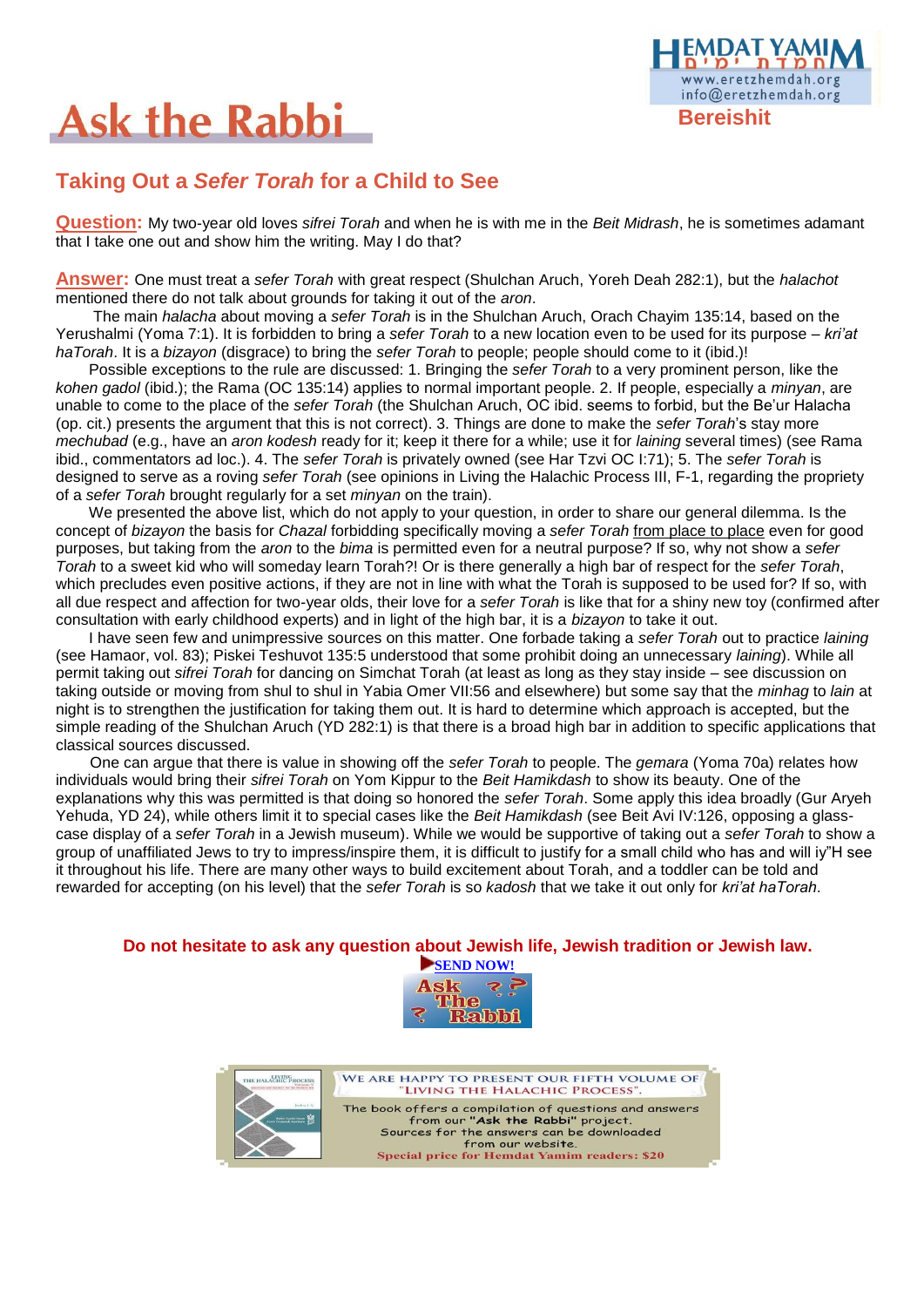



**Unique Tears**  (based on Ein Ayah, Shabbat 13:5)

**Gemara:** Whoever sheds tears for a worthy person has Hashem count [the tears] and place them in His storage houses, as the *pasuk* says: "My being emotionally moved You counted, You placed my tears in Your flask, indeed in Your place of accounting" (Tehillim 56:9).

**Ein Ayah:** There is a powerful feeling that impacts the spirit when one comes to terms with the absence of a worthy person. While the fact that a good person is lost from the land makes one general impression, the emotion that surrounds the pain is connected to many specific impacts related to appreciation of a worthy life. That is because throughout one's life, he finds value in different elements of a properly lived life, and this is expressed in the pain he feels at the time of a friend's death.

The more basic, singular view of the emotion is seen by the human emotional eye, which sees only the surface and feels only that which sticks out. However, the "divine eye" sees every hidden matter, counts every step, and appraises every thought. Hashem knows to "count" every element that is included in the pain that possesses the heart of one who appreciates a worthy life that is now gone. This is what Hashem does when someone sheds a tear for the deceased.

A person experiences emotions in a relatively fleeting manner. The impact of the emotional pain must pass. However, the power that caused the temporary outbreak of emotion to the extent that one shed tears for the worthy person is not fleeting, but is a permanent thing which comes to the fore only when jolted by the death. Hashem is in touch with that permanent element of one's soul and does not treat it as fleeting, even though its visible expression is such, but as something whose character does not change with time.

That is why Hashem does not measure the tears by volume like a normal liquid, in which each drop becomes an indiscernible part of a pool of liquid. Rather, Hashem counts the tears. The smallest shade of value in a pure Jewish life, of the type that make others appreciate it, is considered an independent, protected entity. Even though the human emotion does and must move on, the fact that it was powerful for a moment, at the time one comes to grips with the loss, comes from a permanent appreciation of good life. Therefore, Hashem keeps it permanently in His storage houses. You, Hashem, who know all hidden matters, counted the foundations of the spirit that caused the pain of loss of something valuable, in this case, a precious life that lived on earth among people.

The psalmist asks to put his personal tear in Hashem's flask; it is there that the tear can be significant, as there its identity is not lost when it joins with other of its type, nor is there a loss to the most delicate emotion that caused the tear. Rather each one is counted, and it is kept in Hashem's special mode of accounting. Because the counting of the one-time tear is connected to a permanent appreciation in the heart of the beholder of the good person, it is preserved in Hashem's storage houses, which means for eternity, and it is "in Your accounting."



#### **Tzofnat Yeshayahu-Rabbi Yosef Carmel**

The Prophet Yeshavahu performed in one of the most stormy and dramatic periods of the Israeli nation's life, a period of anticipation for the Messiah that was broken by a terrible earthquake, and also caused a spiritual and political upheaval. The light at the end of the tunnel shone again only in the days of Chizkiyah.<br>"Tzofnat Yeshavahu – from Uziva to Ahaz" introduces us to three kings who stood at this crossroad in our nation's history: Uziva. a king who seeked God but was stricken with leprosy because of his sin; Yotam, the most righteous king in the history of our people; And Ahaz, the king who knew God but did not believe in His providence.<br>In his commentary on the prophecies of Yeshayahu, Rabbi Yosef Carmel, Head of the Eretz Hemdah-Gazit rabbinical court and a disciple of Rabbi Shaul Israeli zt"l, clings to the words of Hazal, our sages, and to the commentaries of the Rishonim, the great

Jewish scholars of the middle ages, and offers a fascinating way to study Tanach. This reading attempts to explain the Divine<br>Plan in this difficult period and to clarify fundamental issues in faith. Tzofnat Yeshayahu reve prophecies in the context of the prophet's generation and their relevance to our generation. **Buy Now**